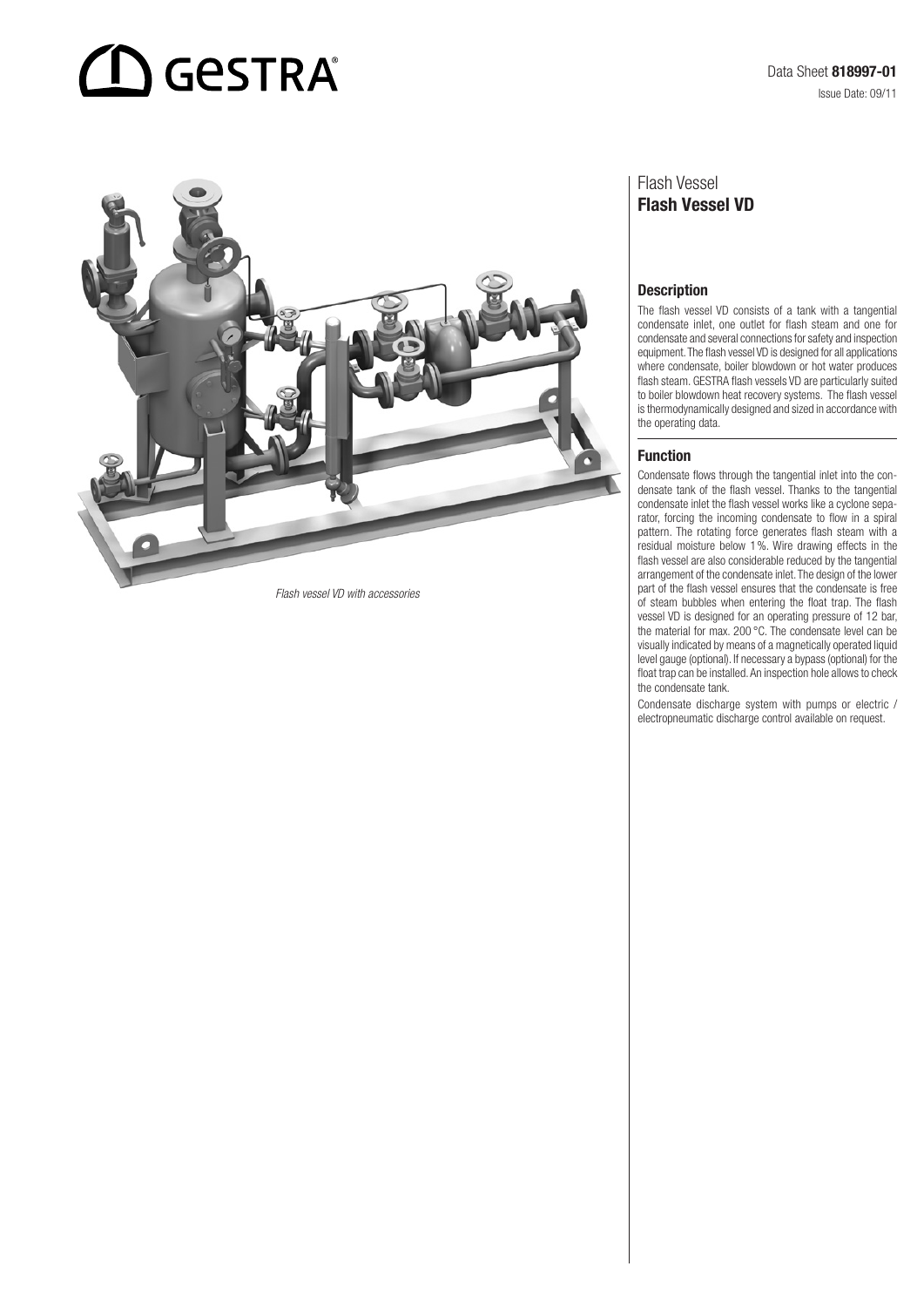## Design

Flash vessel VD

Made from steel P265GH, Made from steel S235JRG2, Vertical flash vessel, Inspection hole,

Vessel rests on sectional supports, without accessories Vessel with pad mounting support (standard version). If the unit is designed as compact system the vessel is mounted on a steel frame.

Technical Data Flash Vessel VD

Accessories (steam traps, valves, pressure & level indicators) available at extra charge. Stainless steel design at extra cost.

Other designs and special versions available on request.

## Technical Data

Operating pressure 12 barg Operating temperature 200 °C **Capacity** 1.2 t/h up to 40 t/h

Higher pressures, temperatures and capacities on request.





| Volume                | $[1]$ | 50   | 100  | 400  | 800  | 1400 |
|-----------------------|-------|------|------|------|------|------|
| Capacity              | [t/h] | 1.2  | 2.5  | 8    | 20   | 40   |
| D                     | [mm]  | 324  | 400  | 600  | 800  | 1000 |
| Н                     | [mm]  | 1199 | 1229 | 1985 | 2310 | 2486 |
| $H_1$                 | [mm]  | 625  | 625  | 1250 | 1500 | 1500 |
| H <sub>2</sub>        | [mm]  | 335  | 350  | 440  | 478  | 616  |
| B                     | [mm]  | 654  | 750  | 950  | 1150 | 1450 |
| Condensate inlet N1   | DN    |      |      |      |      |      |
| Flash steam outlet N2 | DN    |      |      |      |      |      |
| Condensate outlet N3  | DN    |      |      |      |      |      |
| Safety valve N4       | DN    |      |      |      |      |      |
| Drain N <sub>5</sub>  | DN    |      |      |      |      |      |
| Water level N6        | DN    |      |      |      |      |      |
| Pressure gauge N7     | DN    |      |      |      |      |      |
| Inspection hole N8*)  | DN    |      |      |      |      |      |
| Air balance pipe N9   | DN    |      |      |      |      |      |
| Weight                | [kg]  | 100  | 115  | 200  | 350  | 410  |

Inlet/outlet sizes in accordance with operating data specification.

\*) Oval design of inspection holes for vessels acc. to paragraph 3.3 PED